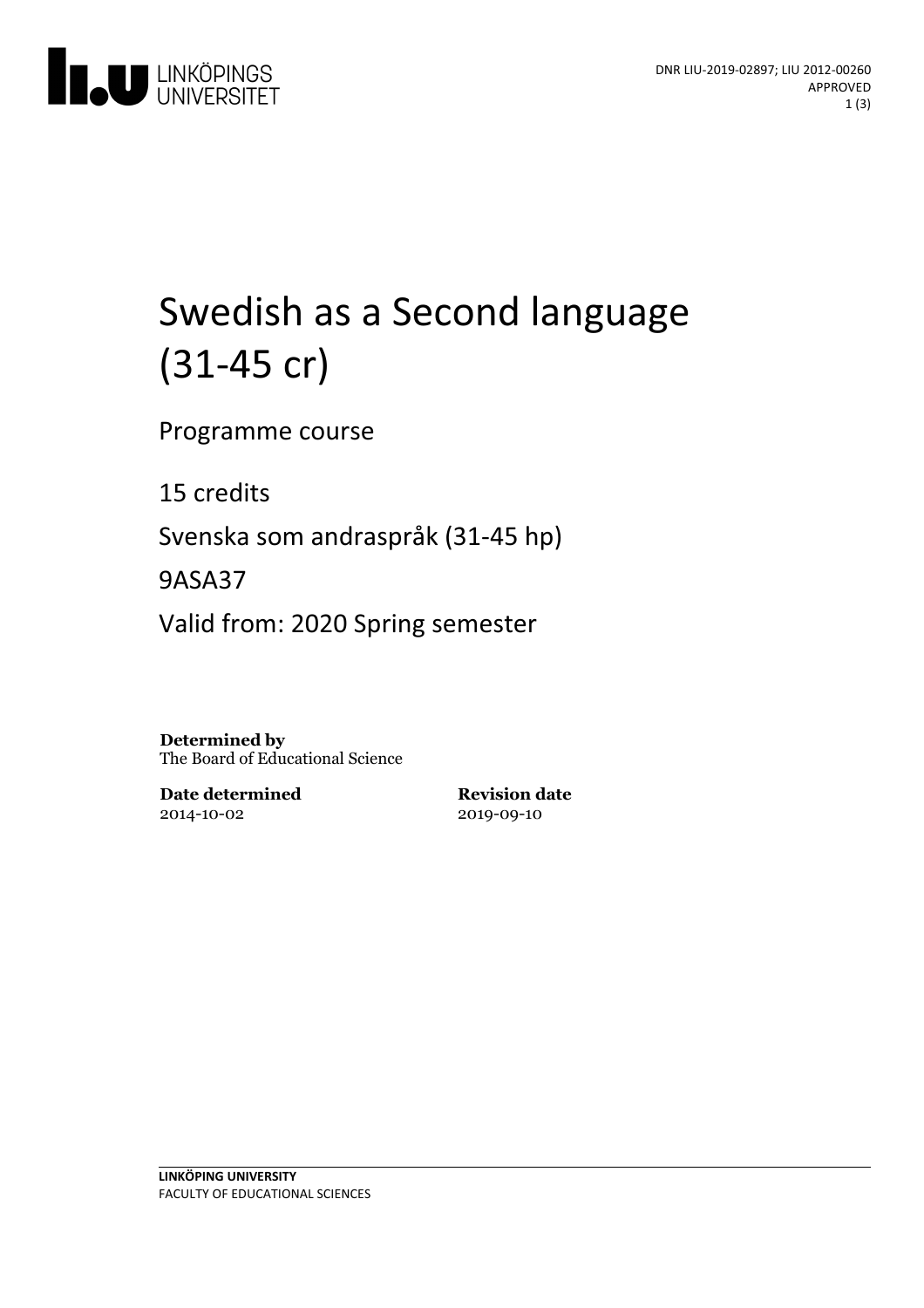Main field of study

Swedish Language

Course level

Second cycle

# Advancement level

A1X

# Course offered for

Secondary School Teacher Programme with a specialization in Teaching in Grades 7-9 of the Compulsory School

#### Examination

Applies to all courses regardless of grading scale.

Students failing an exam covering either the entire course or part of the course two times are entitled to have a new examiner appointed for the reexamination.

If the course has a three-graded grading scale (U - VG), following applies:

Students who have passed an examination may not retake it in order to improve their grades.

The following applies to courses that include a compulsory component:

If special circumstances prevail, and if it is possible with consideration of the nature of the compulsory component, the examiner may decide to replace the compulsory component with another equivalent component.

If the LiU coordinator for students with disabilities has granted a student the right to an adapted examination for <sup>a</sup> written examination in an examination hall, the student has the right to it. If the coordinator has instead recommended for the student an adapted examination or alternative form of examination, the examiner may grant this if the examiner assesses that it is possible, based on consideration of the course objectives.

#### Grades

Three-grade scale, U, G, VG